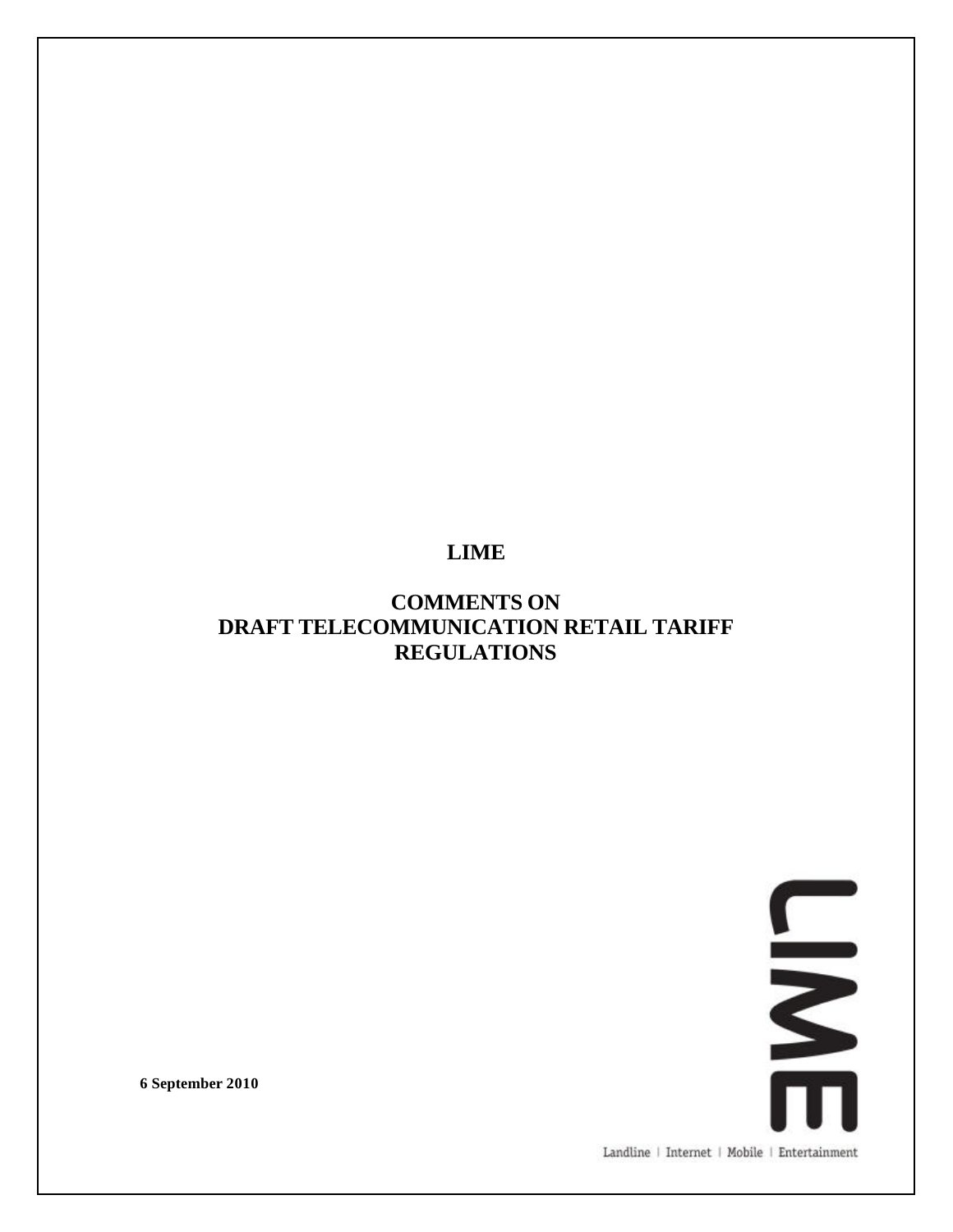#### **I. Introduction**

1. CWI Caribbean Limited, on behalf of its affiliates Cable & Wireless Dominica Limited, Cable & Wireless Grenada Limited, Cable & Wireless St. Kitts and Nevis Limited, and Cable & Wireless St. Lucia Limited, all trading as LIME ("**LIME**"), is pleased to provide the following comments in response to the Commission's 5 August 2010 consultation document on the draft revised Telecommunications Retail Tariff Regulations.

## **II. General Comments**

- 2. LIME believes that, generally speaking, competition brings the greatest benefits to consumers, through lower prices, new and innovative services and improved quality of services. Regulation is a poor and ineffective substitute for competition, as it requires regulators to substitute their judgment for that of the operators and the slightest misreading of the market and of market trends will lead to suboptimal results. This is why jurisdictions such as the United Kingdom, United States, and European Union, among others, generally limit the application of regulation only to those specific markets where a provider is found to be dominant. Even in those cases, regulation is required to be proportional to the issue being addressed, and no more intrusive or onerous than actually required to address the issue.
- 3. The application of regulation in any other circumstances is not necessary and will lead to suboptimal results for consumers and society in general. Unnecessary price regulation, in particular, distorts efficient entry and exit decisions of all market players, and prevents appropriate price signals from reaching consumers.
- 4. It is for these reasons that LIME is surprised by the approach adopted in the revised Telecommunications Retail Tariff Regulations (the "**draft Regulations** "). Whereas the current regime follows the international best practice adopted in the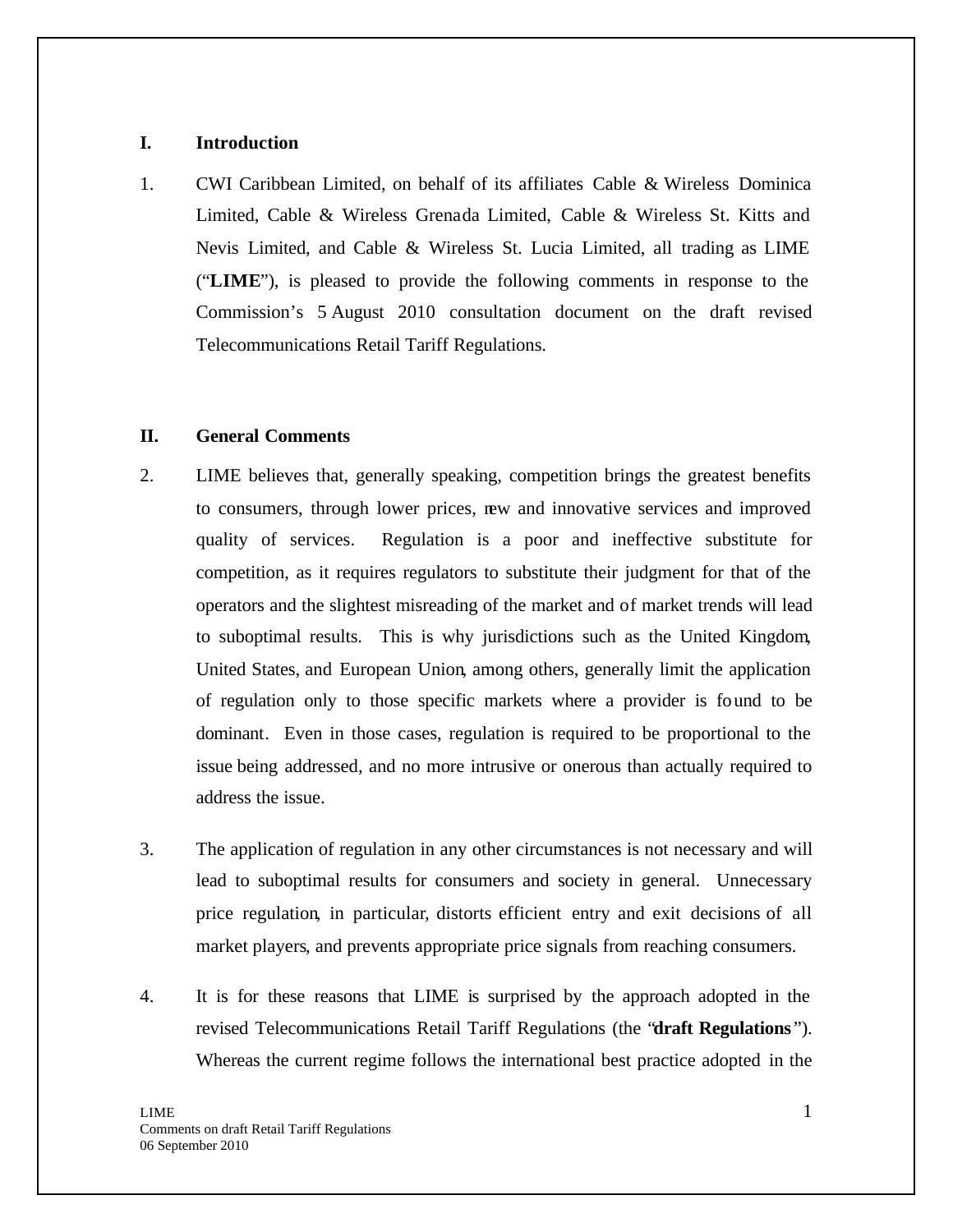jurisdictions noted above, the draft Regulations would mark a material departure from best practice and significantly increase the regulatory burden on operators in the ECTEL Member States, and for the first time regulate even unregulated services.

5. If a market is subject to effective competition, then by definition it is "selfregulating" through competition, and regulation by the state is unnecessary and may be harmful to consumers. LIME encourages ECTEL and the Commissions to remove any new provisions in the draft Regulations that would give the Commission jurisdiction over unregulated services.

#### **III. Excessive Scope**

6. Generally speaking, the role of the regulator is to protect consumers and social welfare when the structure of a market is so defective that the powerful and powerfully beneficial incentives of the competitive system cannot function. In such a case, regulation is nonetheless a stilted, artificial second best to competition; it cannot truly replicate competition. As well-known economist Daniel Spulber and prominent policy expert Gregory Sidak correctly explained in the *Yale Journal of Regulation*:

> [C]ould regulators "replicate" competitive outcomes in regulated markets even if they were inclined to do so? It is doubtful. Competitive markets require continual adjustment of prices and product offerings to changes in consumer tastes, incomes, and technological innovation. The informational requirements of such adjustments are not compatible with the costly, complex, and protracted administrative procedures that regulatory rulemaking requires. Regulators cannot be expected to react to, let alone anticipate, changes in customer preferences and supplier technology. To the contrary, excessive regulation can discourage innovation and capital investment, and thus lock in obsolete technologies. In short, transaction costs and information processing costs make it unworkable for regulators to attempt to supplant or recreate competitive outcomes. To suggest that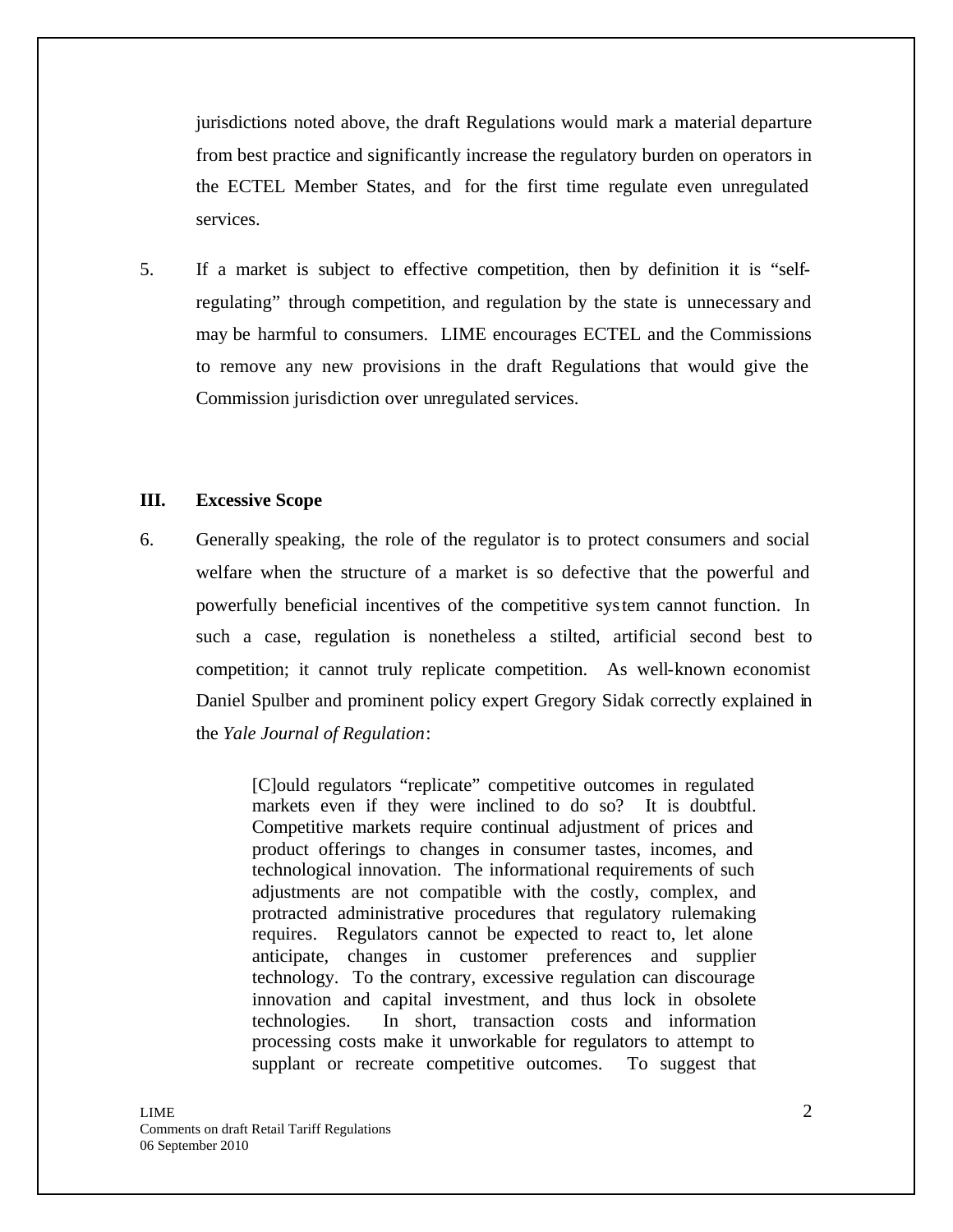regulators can replicate the "invisible hand" of the market fundamentally contradicts Adam Smith's original point that policy makers should not interfere with the functioning of competition:

The statesman, who should attempt to direct private people in what manner they ought to employ their capitals, would not only load himself with a most unnecessary attention, but assume an authority which could safely be trusted, not only to no single person, but to no council or senate whatever, and which would nowhere be so dangerous as in the hands of a man who had folly and presumption enough to fancy himself fit to exercise it.

Regulation is a *proxy* for competition, not a *replica* of it. Rather than attempting to replicate the market, regulators should recognize that achieving market outcomes requires removing regulatory restrictions as telecommunications markets become increasingly competitive. Expanding the scope of regulation will only make it less, not more, plausible that regulators will be able to achieve market outcomes.<sup>1</sup>

7. Completely accounting for this vast complexity is not possible, which explains why it is in the public interest to replace regulation with competition expeditiously. Competition accounts for the success of our economy relative to planned or government controlled economies precisely because of the inherent limitations of regulation to effectively set prices that send the right signals to suppliers, investors, and consumers. As influential Harvard economist N. Gregory Mankiw explains,

> When the government prevents prices from adjusting naturally to supply and demand, it impedes the invisible hand's ability to coordinate the millions of households and firms that make up the economy. This corollary explains why taxes adversely affect the allocation of resources: Taxes distort prices and thus the decisions of households and firms. It also explains the even greater harm caused by policies that directly control prices, such as rent control. And it explains the failure of communism. In communist countries, prices were not determined in the marketplace but were

 $\overline{a}$ 

<sup>1</sup> J. Gregory Sidak and Daniel F. Spulber, "Deregulation and Managed Competition in Network Industries," *Yale Journal on Regulation*, 15, 117 (Winter 1998), p. 140 (emphasis added, footnotes omitted).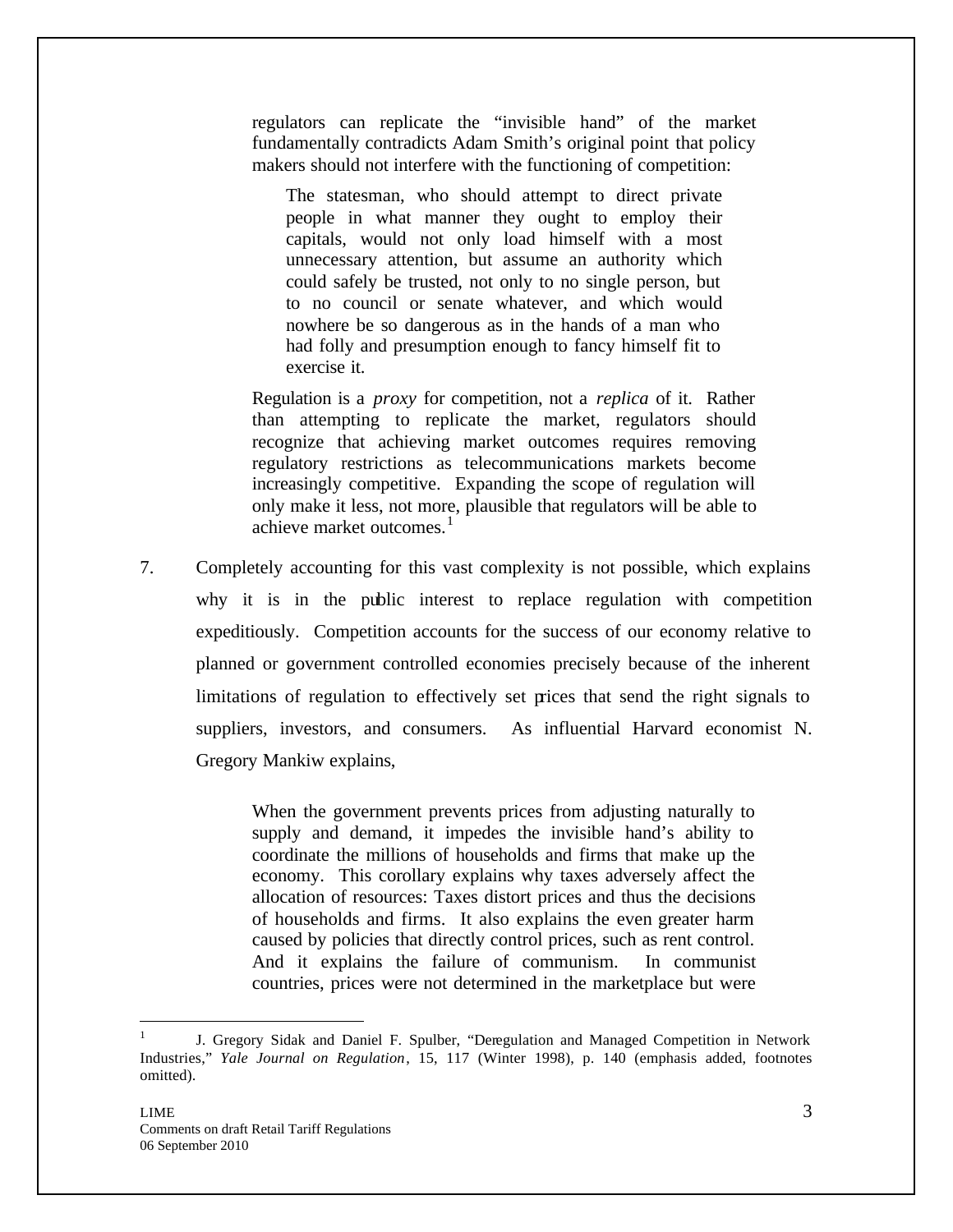dictated by central planners. These planners lacked the information that gets reflected in prices when prices are free to respond to market forces. Central planners failed because they tried to run the economy with one hand tied behind their backs the invisible hand of the marketplace. $2$ 

- 8. For the reasons set forth above, the services provided by operators in markets where they have not been found to be dominant should not be regulated. If there is effective competition, then there is no need for regulation.
- 9. Regulation 5, however, would significantly increase the jurisdiction of the Commissions to set the rates, terms and conditions of all services, including "unregulated" services. Regulation 10 would also set the "minimum" terms for all contracts with customers, even for unregulated services.
- 10. This is very restrictive. If a market is sufficiently competitive that no operator is dominant in that market then, by definition, it is sufficiently competitive that regulation is not required. This means that any regulation of those markets is unnecessary and will waste resources. Furthermore, regulation of "unregulated" services will increase the direct regulatory burden on smaller operators, who will now have to spend more time dealing with the administrative and regulatory matters before they can bring services to market. It will also expand the activities of the NTRCs, who will need to engage additional resources to cope with the increased activity. However, the NTRCs are funded by the operators, which means even fewer resources would be available for use by operators to provide services to consumers.
- 11. Regulation 33 is another clear example of the negative impact of regulation in a competitive market. It is proposed that thirty days' notice be given of any proposed change to an existing unregulated service, that is, to a service that is recognized to be sufficiently competitive that regulatory intervention is not

 $\overline{2}$ <sup>2</sup> N. Gregory Mankiw, *Principles of Economics*, Volume II, eds. Richard Schmalensee and Robert D. Willig, (Fort Worth, Texas: Harcourt College Publishers, 2001), p. 10-11.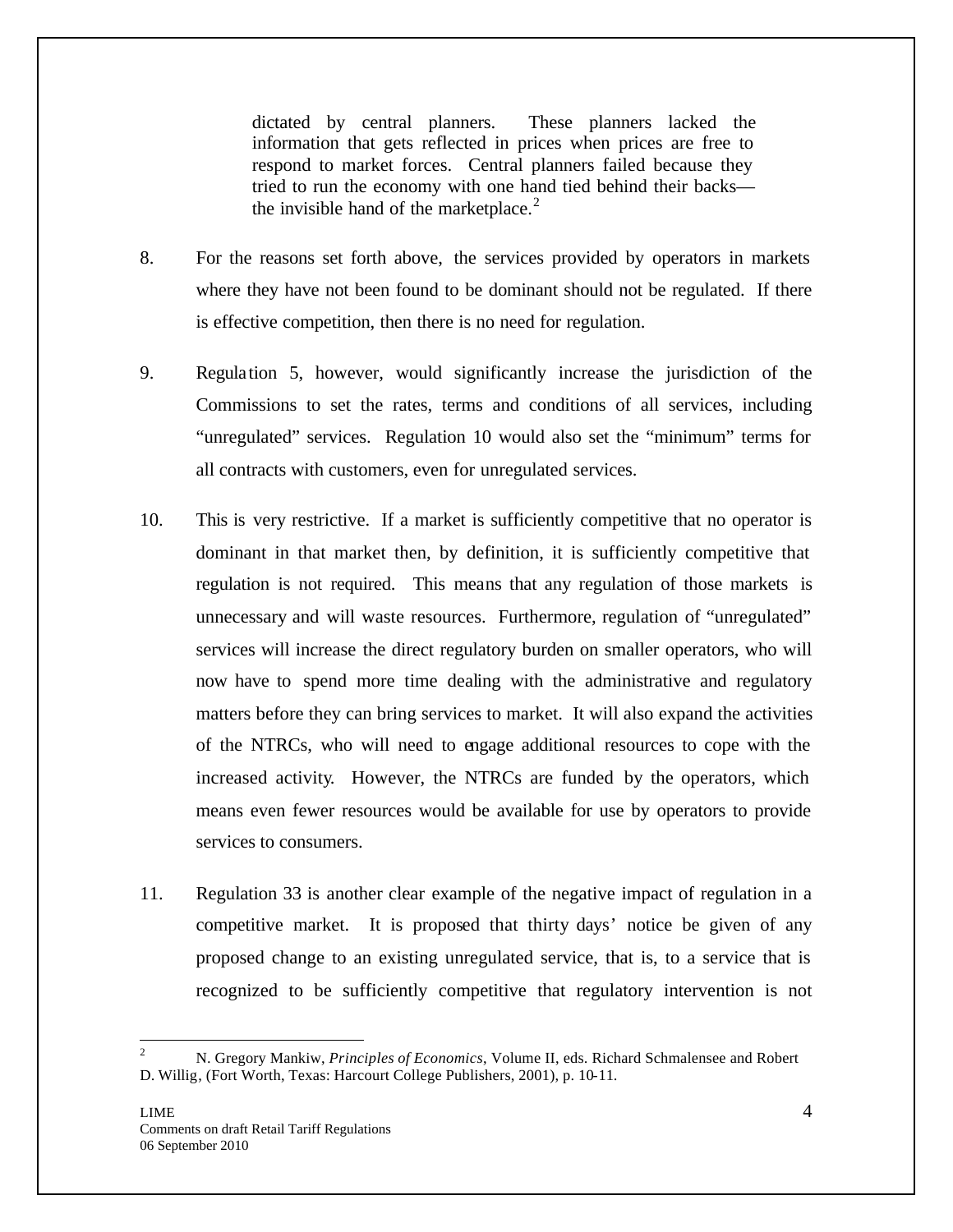necessary. If one operator were to introduce a change to their service (lower price, increased benefits, etc), any other operator wishing to respond to the change in the competitive marketplace, for example by reducing prices to match the competition, would have to wait at least a month before it could do so. If that change were so attractive in the market that the first operator felt compelled to respond, they too would then have to wait at least a month before they could respond. This means consumers will be denied the benefits of competition (lower prices) because of regulation, with the attendant disadvantage to operators. This would seem not to be in the public interest, or any stakeholder interest for that matter.

- 12. Imposing and/or retaining regulatory oversight of a market when it is unwarranted is not a cost-free decision, and in the end, it is the consumer that bears the cost of being denied the benefits of competition. Policies that unnecessarily interfere with, delay, or prevent competitive forces to function, or that seek to impose regulation on a competitive market, serve only harm to consumers and social welfare.
- 13. Research has demonstrated this to be the case. There is, in fact, ample evidence that overall, price regulation hampers the development of competition and harms, rather than protects, consumers. The results of some of these studies have been summarized by economist Robert Crandall and are described in Table 1 below. The table identifies a variety of industries in the United States that have undergone partial or complete deregulation and the consumer benefits that have resulted.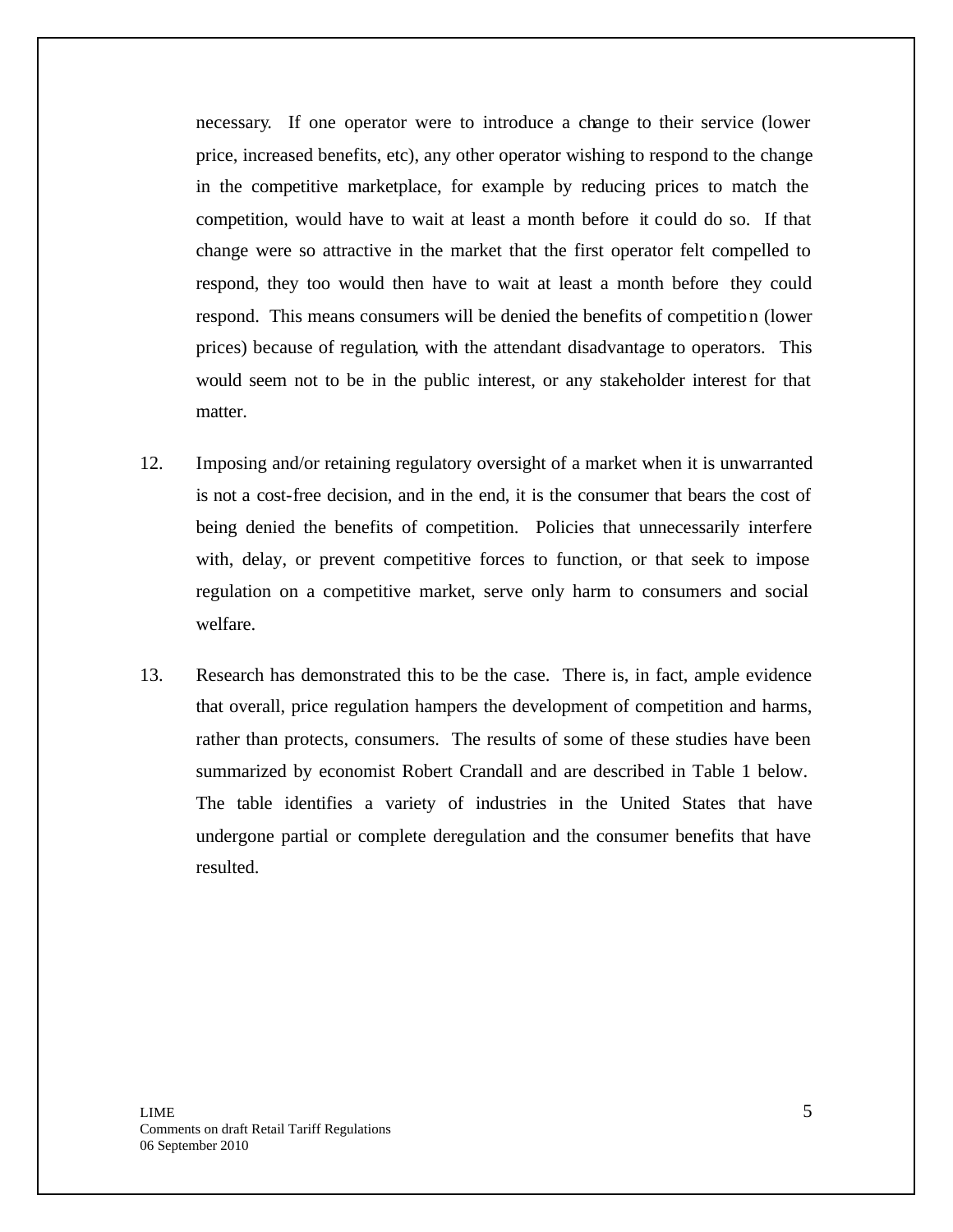| Table 1:<br><b>Crandall Summary of Various Studies on Regulation:</b><br>The Effects of Deregulation in the United States |                                                                        |                                                                   |
|---------------------------------------------------------------------------------------------------------------------------|------------------------------------------------------------------------|-------------------------------------------------------------------|
| <b>Sector</b>                                                                                                             | <b>Nature of Deregulation</b>                                          | <b>Consumer Benefit</b>                                           |
| <b>Airlines</b>                                                                                                           | Total                                                                  | 33 percent reduction in real<br>(inflation adjusted) fares.       |
| Trucking                                                                                                                  | Total                                                                  | 35 to 75 percent reduction in real<br>rates.                      |
| Railroads                                                                                                                 | Partial; rate ceilings and floors<br>on "monopoly" routes.             | More than 50 percent decline in<br>real rates.                    |
| <b>Natural Gas</b>                                                                                                        | Partial; distribution still<br>regulated.                              | 30 percent decline in consumer<br>prices.                         |
| Telecommunications                                                                                                        | Partial; local rates and interstate<br>access charges still regulated. | More than 50 percent decline in<br>long distance rates.           |
| <b>Banking</b>                                                                                                            | Consumer rates deregulated;<br>entry liberalized.                      | Increase in rates on consumer<br>deposits; improved productivity. |

*Source: Robert W. Crandall, "An End to Economic Regulation?" draft white paper. Final published in Competition and Regulation in Utility Markets, Collin Robinson (ed.), Institute of Economic Affairs, May 1, 2003.*

14. In a study by Professors Charles Fine and John de Figueiredo, which includes detailed case studies of the process of deregulation in the same industries considered by Crandall, the authors reach three fundamental conclusions, consistent with that discovered by Crandall:

> [1] Regulations change much more slowly [than] do markets and technology, and delayed deregulation can have large negative consequences for social welfare.

> [2] When outmoded regulations are relaxed or eliminated piecemeal, partial reforms can exacerbate the economic distortions, to the point of diminishing rather than increasing social welfare.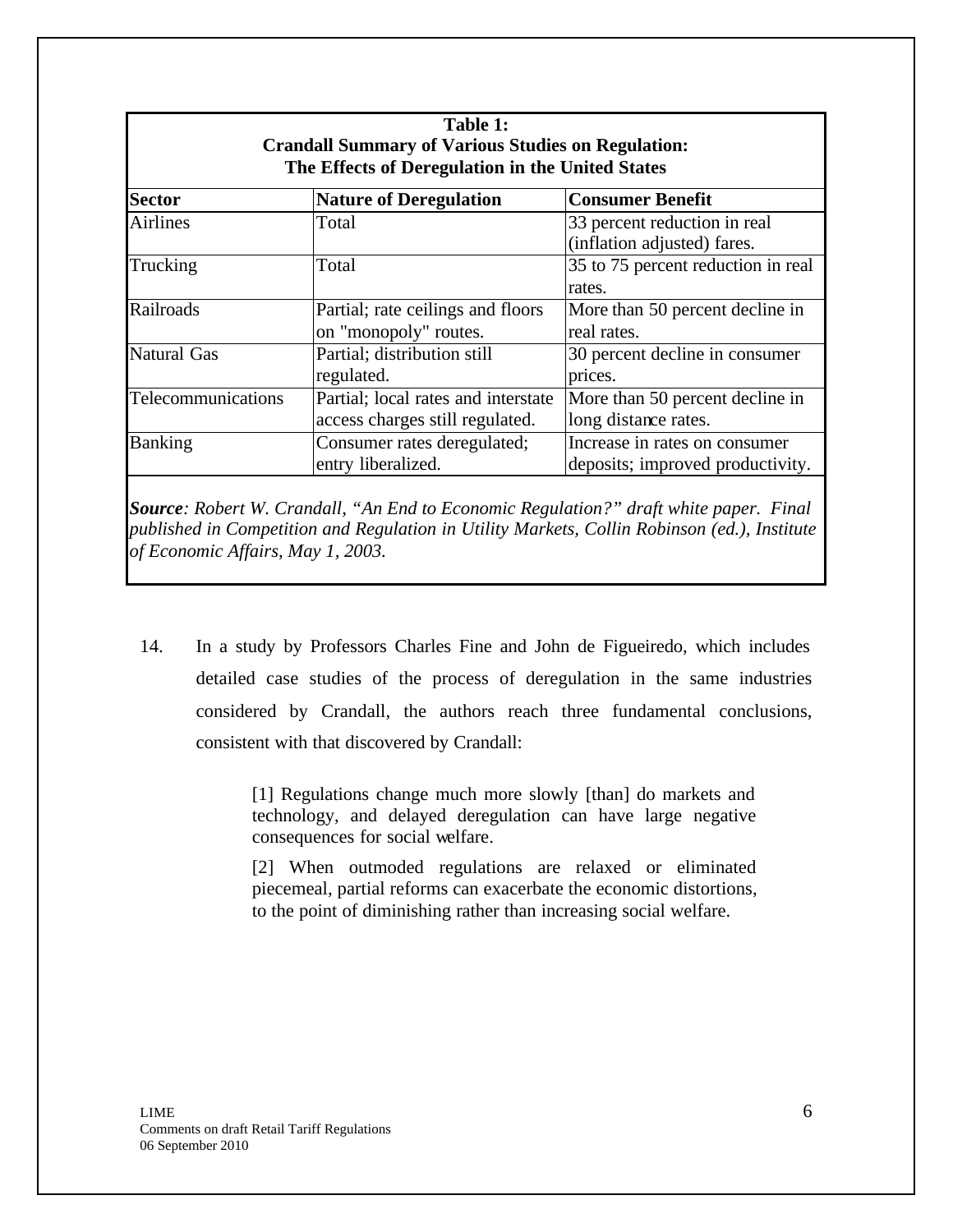[3] Whenever it comes, comprehensive deregulation invariably gives rise to an increase in innovation, growth, and social welfare gains.<sup>3</sup>

15. LIME submits that, as is the case with the existing Retail Tariff Regulations, regulation should apply to "regulated" services, that is, to services which are not subject to sufficient competition. Regulation should not extend to all the services offered by all telecommunications providers, as this would waste the resources of the operators and of the regulator, and lead to a suboptimal result for consumers.

## **IV. Excessive Discretion**

- 16. One of the purposes of regulation is to clarify the application of the rules set out by the legislature in the enabling statute. LIME submits that the draft Regulations do not bring additional clarity, and in fact appear to leave too much uncertainty around the decision making.
- 17. Regulation 30, for example, in effect would allow the Commission extremely wide discretion to regulate tariffs irrespective of anything stated in regulations 15 through 29, "where it feels just and reasonable to do so". This would represent a significant increase in regulatory uncertainty as, no matter how an operator tried to comply with regulations 15 through 29, the Commission could impose something completely unanticipated through regulation 30.
- 18. Similarly, while regulation 6(2) sets out the alternative means of publication of tariffs, regulation 6(3) would allow the NTRC arbitrarily to substitute its judgment on the best means of communicating with customers for that of the operator, even though the operator has the closer relationship with its own customers. Regulation 8 would also allow the regulator to substitute its judgment

 $\overline{a}$ 

<sup>3</sup> Charles Fine and John de Figueiredo, "Can We Avoid Repeating the Mistakes of the Past in Telecommunications Regulatory Reform," Working Paper 2005-001, MIT Communications Futures Program, March 21, 2005, p. 11.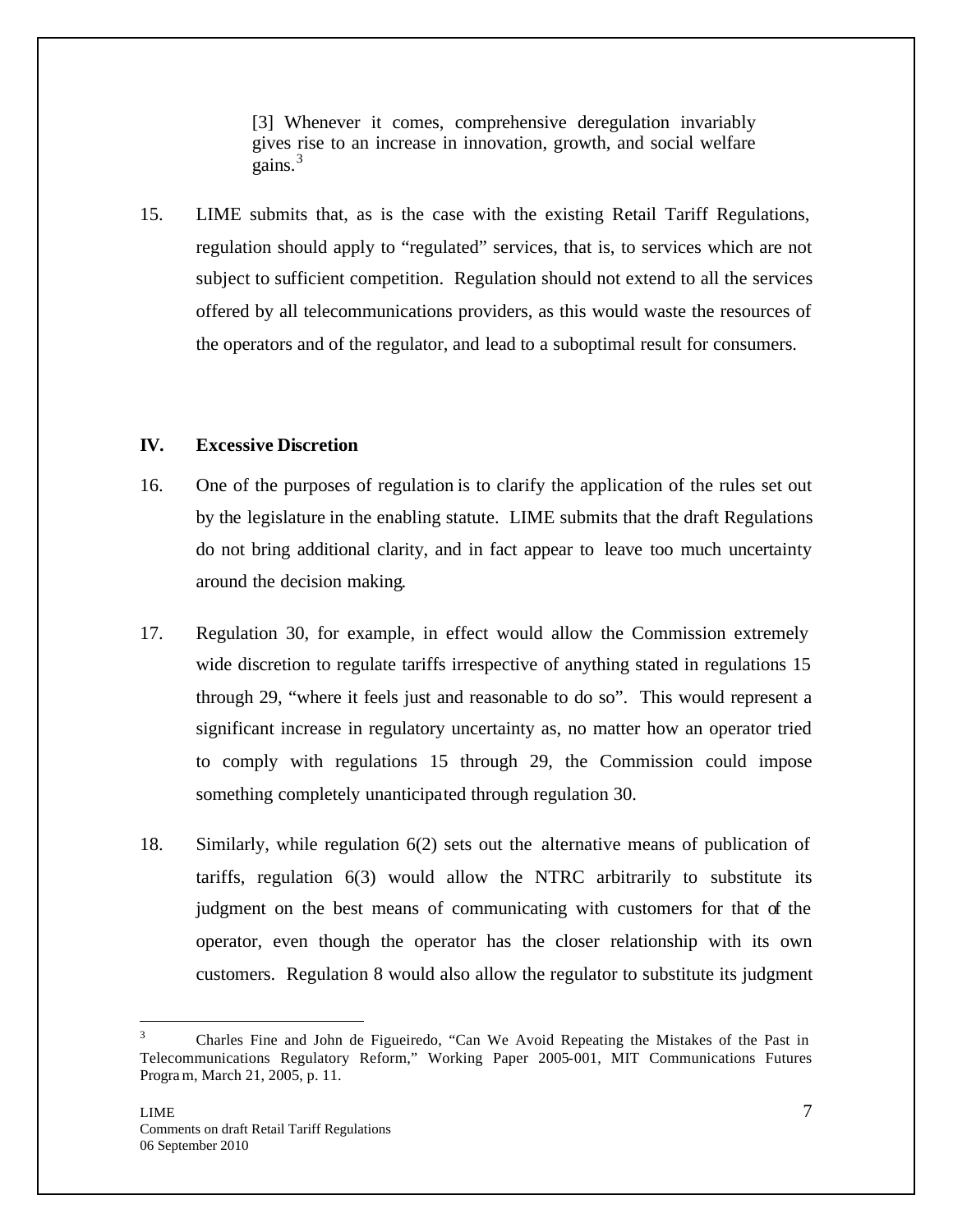for that of the operator, by deciding for the operator how and when to charge prices for its services, even if those services are subject to effective competition. This is reversing the roles of the regulator and of the operator and, given that the regulator was not established or equipped to be a competitive operator, this can only lead to suboptimal results for consumers and for the market generally, and may harm the operator.

## **V. Modification of Licences**

- 19. Regulation 21 would empower the Minister to modify a licence after a declaration of dominance by a Commission. LIME submits that this is unnecessary and that the specific process being proposed is not in the best interest of all stakeholders in the market.
- 20. A service provider's status as dominant or non-dominant is subject to changes in the market, which is considerably more dynamic than a licence document. A declaration of dominance does not need to be included in a licence, and it should be sufficient for there to simply be a determination of the Commission. If there were a lag between the Commission's determination and the action by the Minister, Regulation 21 could also lead to a situation where compliance with the Commission's determination could be in breach of the licence. It is simply far more advisable to keep the two separate.
- 21. However, notwithstanding this, LIME strongly objects to the proposal that the licence be amended "as if the provider had consented to the modification of the licence". The Telecommunications Acts provide for modification of a licence with the consent of the licensee, but there is no provision for deeming consent where there is no consent. Consent is a question of fact  $-$  it is either there or not  $$ and the Minister is required by the Act to act differently depending on the factual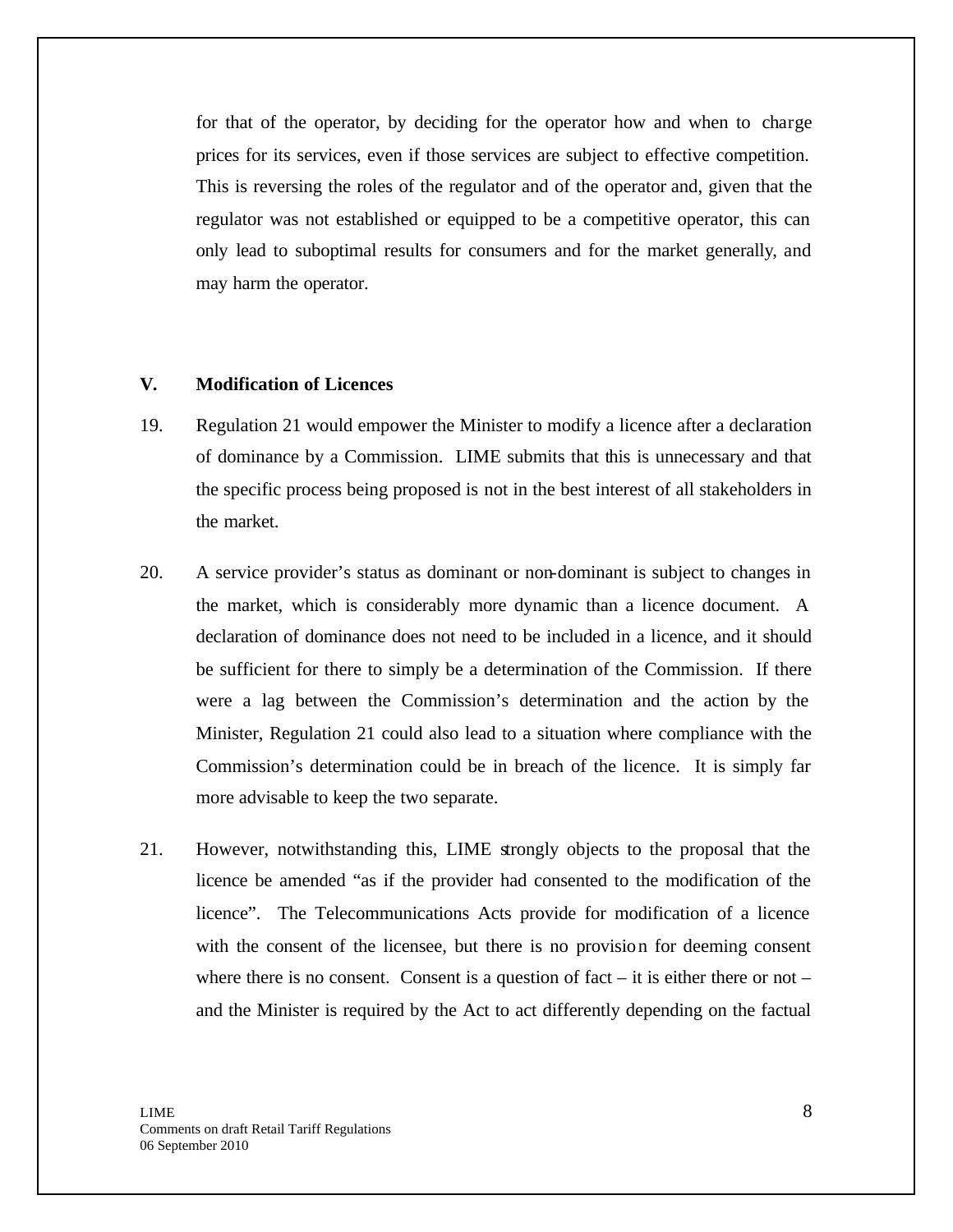situation. LIME submits that any attempt to deem consent by operation of a regulation would be *ultra vires* the Act.

## **VI. Treatment of Bundles**

- 22. Bundles of services are recognized in jurisdictions around the world as a consequence of growing competition and a means by which operators deliver value for money to consumers. This is a positive development for consumers, as consumer surveys have been finding for a long time that consumers value one– stop-shopping.<sup>4</sup> All operators should be permitted to engage in full and fair competition by responding to these competitive developments with their own bundles of services. Unfortunately, the draft Regulations appear to treat bundles as something to be avoided, despite being agreed to in the last Price Cap review process.
- 23. Regulation 9(1)(a) starts off by presuming that bundles are attempts to require consumers to purchase services that they do not require. This practice is in fact tied selling, not bundling. LIME recommends that the word "bundling" be replaced by the word "tying". This would align the regulations with standard regulatory practice around the world and would eliminate the presumption that bundling is, in and of itself, improper.
- 24. Regulation 36 would impose special rules on the introduction of bundles into the market. As noted earlier, LIME does not support the attempt to regulate "unregulated" services, and recommends that these provisions be limited to bundles involving regulated services. Further, as a whole Regulation 36 presumes

 $\overline{a}$ 

<sup>4</sup> See, for example, Rebecca Blumenstein, "Package Plan: AT&T sees wireless as the key to its broader strategy of bundling its services," *The Wall Street Journal Online*, September 20, 1999; Shawn Young, "All in One: Buying bundles of telecom services can make things easier – and cheaper – for consumers. The trick is picking the right bundle," *The Wall Street Journal Online*, September 13, 2004; and "Consumers to Telecommunications Services Providers: Its Time to Up the Ante," *TMCnet News*, May 4, 2005.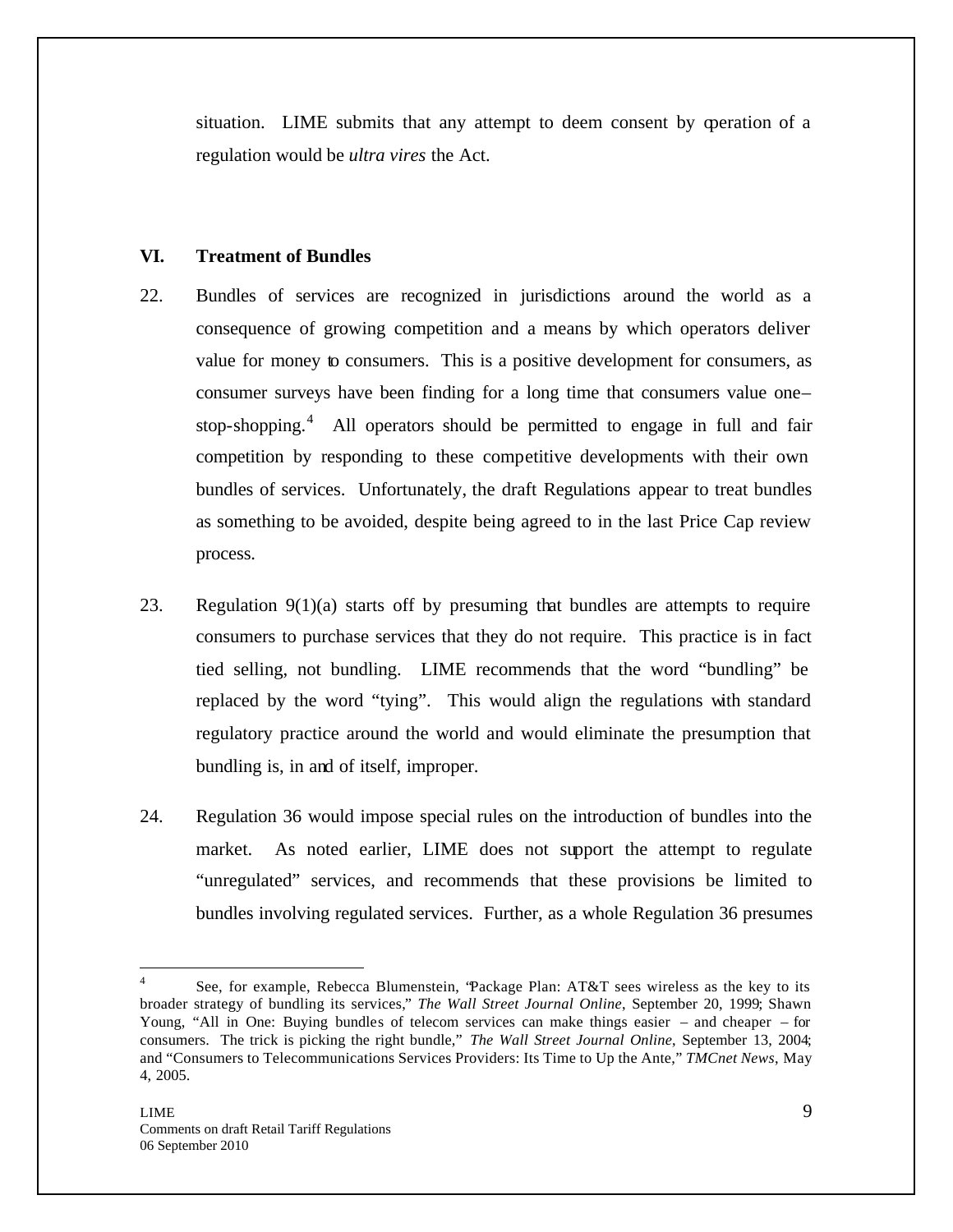that bundles are somehow improper or damaging to the market, and should be used as infrequently as possible and only where the benefits outweigh the presumed negative effects of the bundle. For example, it is not at all clear how the public benefits if unregulated providers proposing a new bundle are required to demonstrate how "consumers or providers are likely to obtain considerable benefits or efficiencies from the availability of the bundle" (emphasis added). In newly competitive markets, it is reasonable to expect operators to be constantly trying different tools and strategies to differentiate themselves, and the outcome of these efforts are benefits to consumers in the form of lower prices and innovative bundles. Firms change pricing plans in any market, but perhaps especially in markets that are newly competitive, simply to learn about the demand and find plans and levels that appeal to customers, respond to competition, and permit shareholders to earn a return on their investment. Some pricing plans may succeed and others may fail. The ability to attempt to meet customer needs and desires by changing prices in these many ways is hampered and impeded by pricing constraints, to the detriment of consumers. Therefore, the Commission should not deny the public these benefits simply because it decided that the benefits were not "considerable".

25. LIME recommends that the Commission review the draft Regulations to remove any presumption that bundles and other innovative ways of packaging services are inherently negative. In fact, bundles bring positive benefits to consumers and markets, and should be encouraged, given that it was agreed during the last Price Cap discussions, and ultimately it is the consumers who will decide.

#### **VII Market Trials**

26. LIME recommends revisions to Regulation 35 addressing market trials, as the current draft is unworkable and would reduce the benefits operators could bring to consumers and to the market through trials and promotions.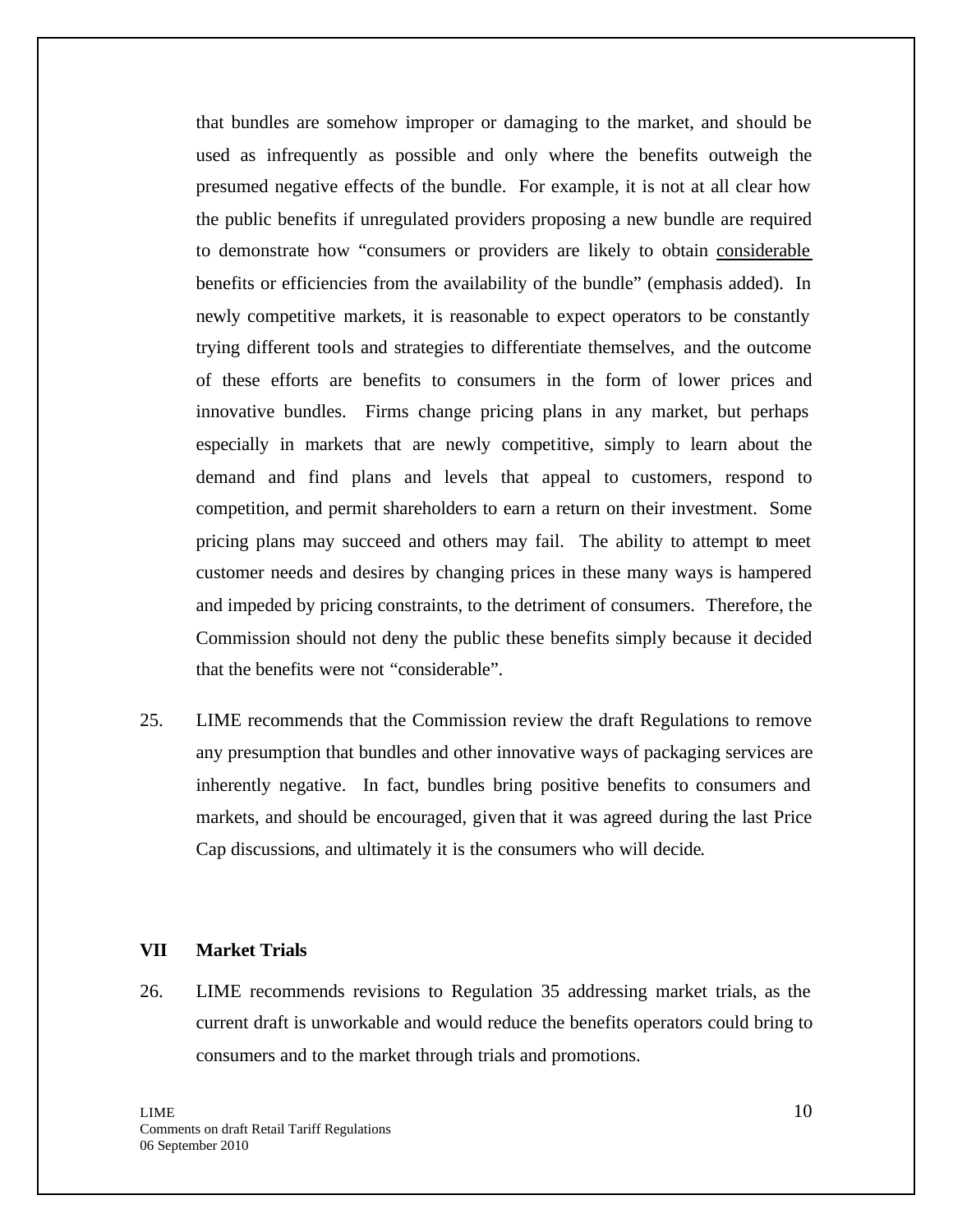- 27. First, the market trial should be permitted to last as long as 90 days. A 90-day period would allow for at least two billing cycles to take place. This is important as one of the goals of a market trial is to measure consumer behavior in response to the new price or service. However, consumers often make decisions after experiencing the new price or service for a while, and 30 days would not give consumers enough time.
- 28. Second, LIME submits that the condition 35(3)(b) should be removed, such that the only condition on the eligibility of a trial is whether the trial complies with regulation 35(1). International best practice recognizes that trials and promotions of 90 days or less bring benefits to the market and to consumers, without harming the market or consumers. This is why they typically are excluded from the operation of a price cap plan, and do not need to be subject to the same rules and regulations as permanent price changes.

#### **VIII "Rules Relating to Treatment of Consumers by Providers"**

- 29. LIME submits that the proposed rules relating to the treatment of consumers are outside the scope of the draft Regulations, and are more appropriately placed in the *Telecommunications (Quality of Service) Regulations*. The Retail Tariff Regulations should address the rates, terms and conditions of regulated services only. Notwithstanding this, LIME notes that some of these rules increase regulatory uncertainty and should be removed or modified.
- 30. For example, regulation 11(2)(b) should be deleted. As drafted, it is so vague that all operators would be in a constant state of jeopardy. The operator would be required to ("shall") offer compensation, but "inconvenience" is such a vague, subjective term, that no operator or consumer would know what it means, or what the level of compensation ought to be.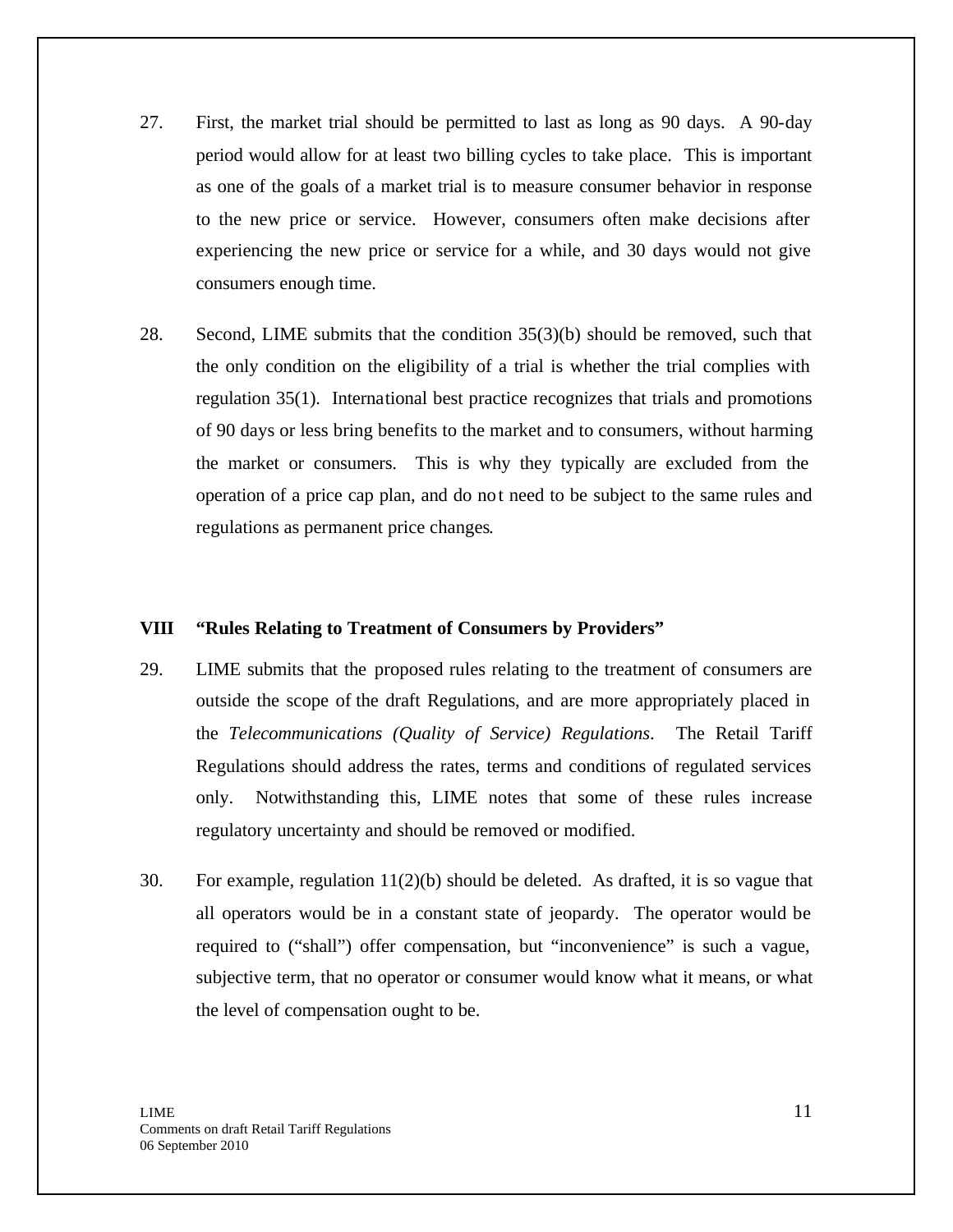- 31. LIME agrees that itemization on bills should be provided only upon request, but does not agree that it should be at no additional cost to consumers. LIME endorses the concept of eliminating unnecessary waste, including the waste associated with printing bills that are not necessary. Requiring a small fee for the printing of itemized bills encourages consumers to limit their requests to those situations where it is absolutely necessary, in other words, to reduce waste. The draft Regulations would do little to encourage "green" behaviour.
- 32. The disconnection policy that has been drafted into the draft Regulations will make it more difficult for operators to manage credit risks and bad debt. For example, regulation 13(2) would afford delinquent customers in some circumstances too long an opportunity to run up their bills before being disconnected. For this reason, the language in regulation  $13(1)(b)$  is far better, as it allows the operator to tailor its policies to the circumstances. In addition, regulation 13(3) does not acknowledge that a bad credit risk is a bad credit risk, period. Operators should be permitted to refuse to supply a given service to consumers who have defaulted on bills for other services, as there is no reason that a person unwilling or unable to pay for one service will be any more willing or able to pay for another service. The regulation as drafted will simply force operators to accept unacceptable levels of risk and bad debt, which will increase costs to all consumers. Regulation 13(5) is also fraught with risk for operators. While LIME can appreciate the policy of not requiring a customer to pay for services not received, the regulation as drafted will allow seasonal or periodic customers to disconnect service temporarily, even where voluntary suspension of such service is not permitted, simply by manipulating the disconnection-for-nonpayment policies. Operators should not be required to bear the burden of customers coming on and off the network frequently, and the burden of managing the recurring bad debt, for these types of customers.